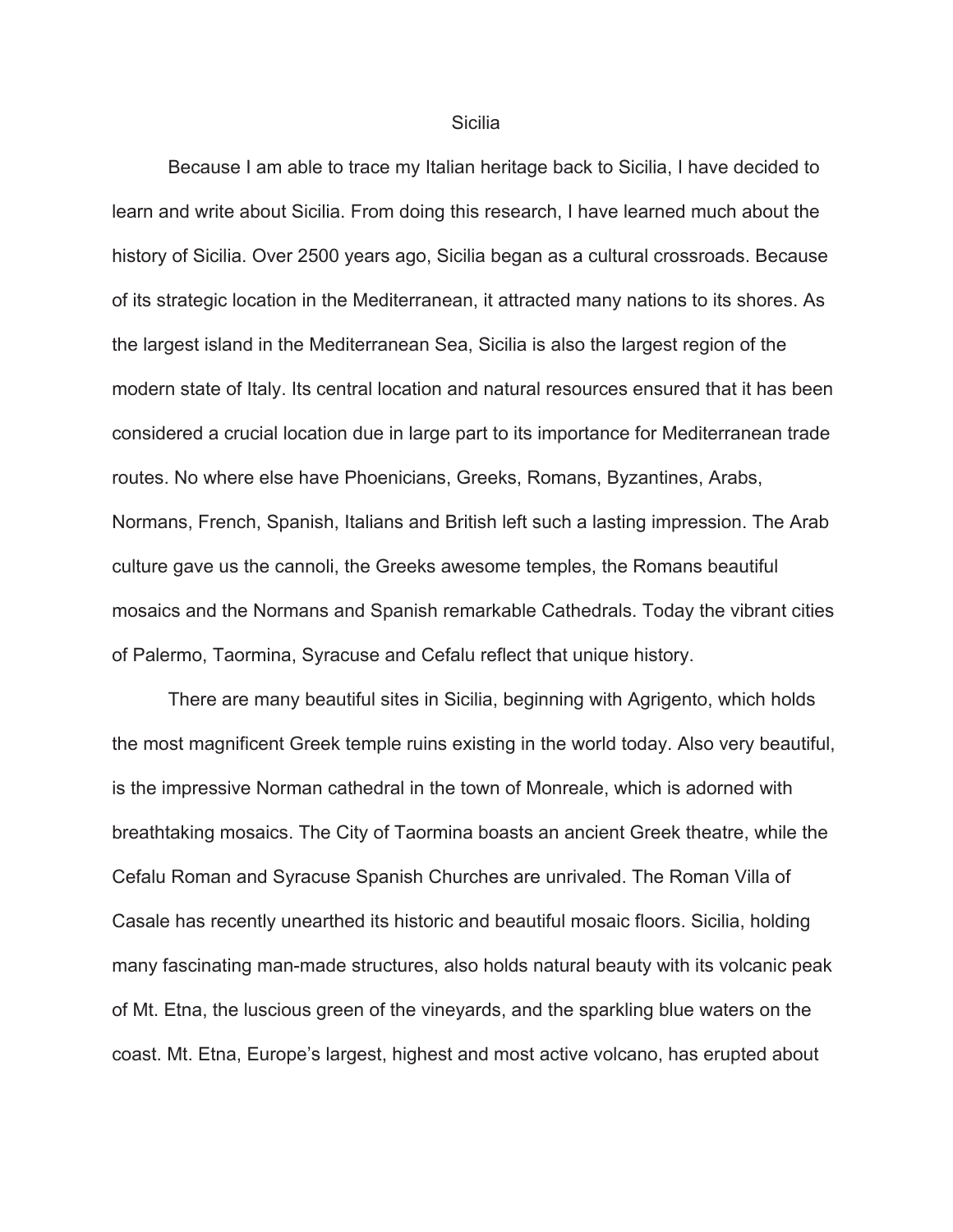150 times, yet there are many settlements, filled with people disregarding its danger, located as near as 9 miles from its radius.

When many think of Italy, images of pasta, pizza, and gelato come to mind, but few think of the incredibly genuine flavors of the Mediterranean diet. The diet of Sicilians was sculpted by its location in the world, which features long growing seasons, mild climate, and its proximity to the Mediterranean Sea. The temperatures never dip below 50 degrees or peak higher than 90 degrees, frequently in the comfortable range of 60-80 degrees. The beautiful climate has created a vast array of colorful fruits and vegetables, olives and its oils, rich wines, varieties of nuts, and fresh fish. Despite these natural and fresh staples, Sicilians take pride in the quality of their cheeses, salami, and sausages.

I was also able to learn that Sicilia is home to the delicious cannoli. Making cannoli is something that I cherish and look forward to enjoying as a family on holidays. I have also enjoyed working the cannoli booth at the annual ItalianFest with my grandparents. My family's Italian heritage is something that we love to celebrate through sharing Italian meals together, discovering our Italian ancestry, and even vacationing there.